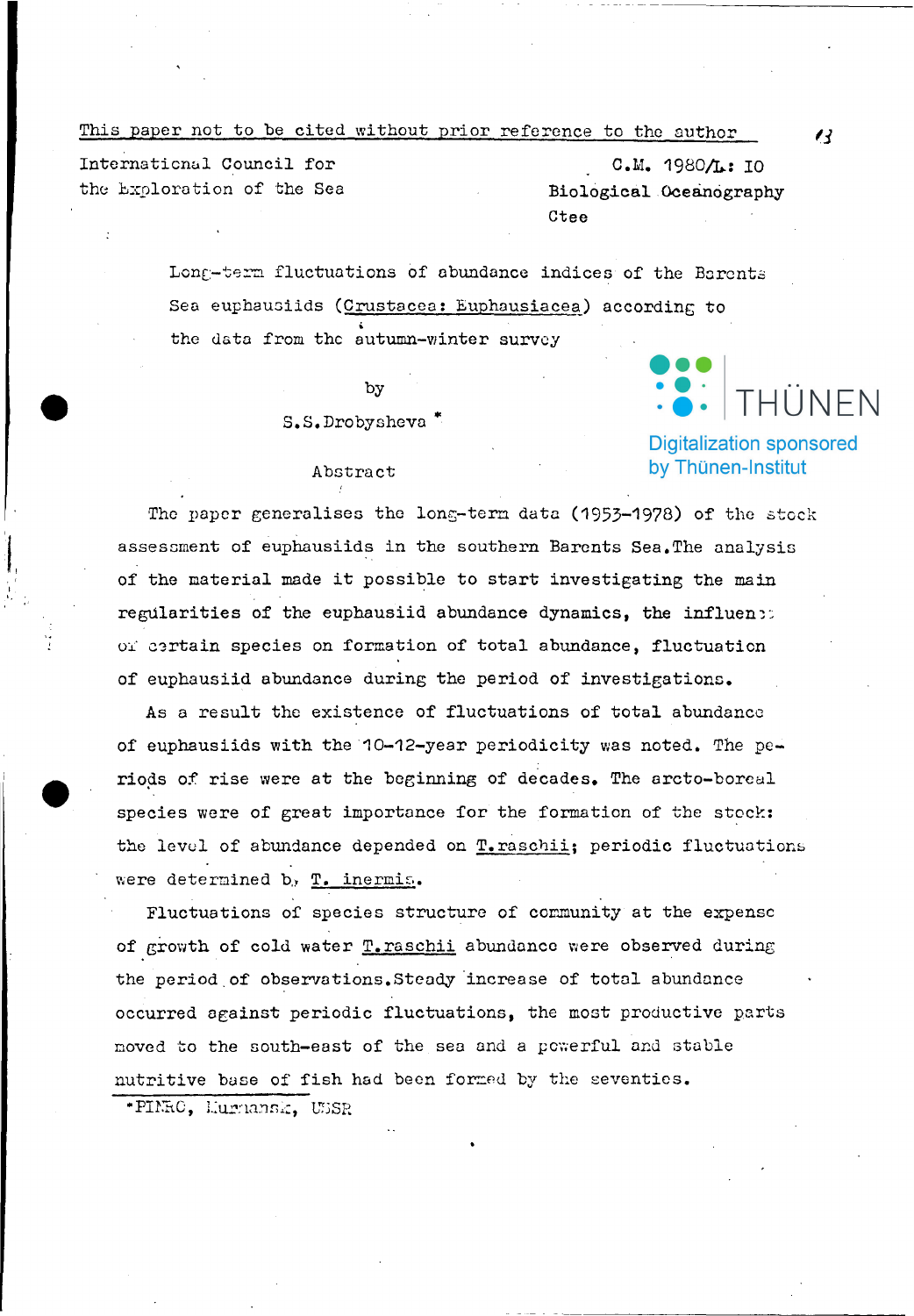### Résumé

- 2 -

il s'agit des resultats generalises des recherehes de plusieura annees (1953-1978) sur l'abondance des Euphausidae dans la partie sud de 1a mer de Barenta.

la base des données obtenues on a relevé:

les lois principales de la dynamique de l'abondance des Euphauaidae,

le *rale* des eapeces particulieree dans la composition de • l'abondance totale,

les variations de l'abondance des Euphausidae au cours des recherehes.

11 a ete demontre que les variations de l'abondance totale des Euphausidae ont lieu tous les 10 à 12 ans. Les débuts des décennies étaient les périodes de pointe. Le rôle essentiel dans la composition de l'abondance revenait aux espèces arcto-boréales; le niveau de l'abondanee etait fonetion de T.raschii; les variations periodiques etaient definies grace a T.inermis.

La période étudiée était caractérisée par le changement de la structure spécifique de la communauté dû à l'abondance accrue de T. raschii. provenant des eaux froides.

Les variations périodiques de l'abondance s'accompagnaient de l'augmentation incessante des ressourees totales; les zonea les plus productives se sont deplaeees vers la partie sud-est de 18 mer ce qui a contribué à la formation, dans cette région, de la base alimentaire stable des poieaona.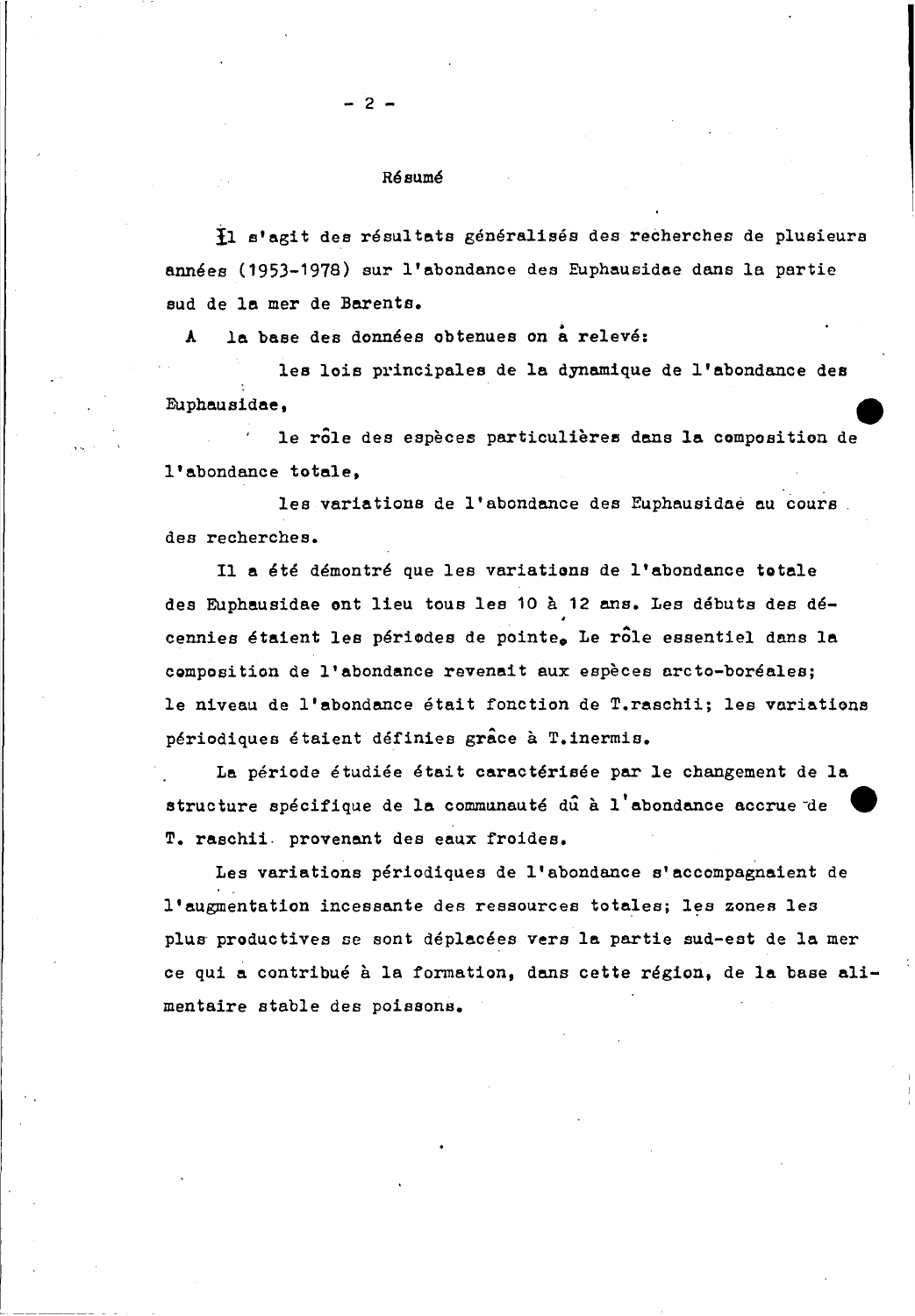#### Introduction

- 3 -

The importance of euphausiids in the biotic chain of the Barents Sea is so great that their influence on the productivity of the following links including fish is beyond doubt. The volume of knowledge of this relationship determines rational exploitation of fish supply of the reservoir. Long-term observations on biology end abundance of euphausiids carricd out by PIHRO in 1953-1978 make it possible to start estimating the production level of the stablest regularities of their dynamics against interspecific relations end to cxplain thc causes of spccific formation of the nutritive base of the Barents Sea fish.

# Material and methods

•

The generalised results of annual winter surveys performed since 1953 until now in the southern Barents Sea were the material for the paper. Concentrations of euphausiids were fished off by the net (gauze No.140 with the 50 cm diameter of the admission epening), attached to the middle of the headline of a commercial trawl moving at an average speed of 3 knots per hour.

In all 4489 samples were taken. Characteristics of fishing gears, the degree of coverage with sampling of different sea areas, substantiating the season of sampling and methods of processing of samples were described in details in the report at the preceding ICES session (Drobysheva, 1979).

Investigations into the Barents Sea euphaupiids werc started with the aim of providing Gadidae with food during the period of summer feeding of euphausiids. Assuming that migrating fish shoals have greater possibility to find and utilize food in a vast sea area, at first we did not take into account single local concentrations of euphausiids, which were not typical of the whole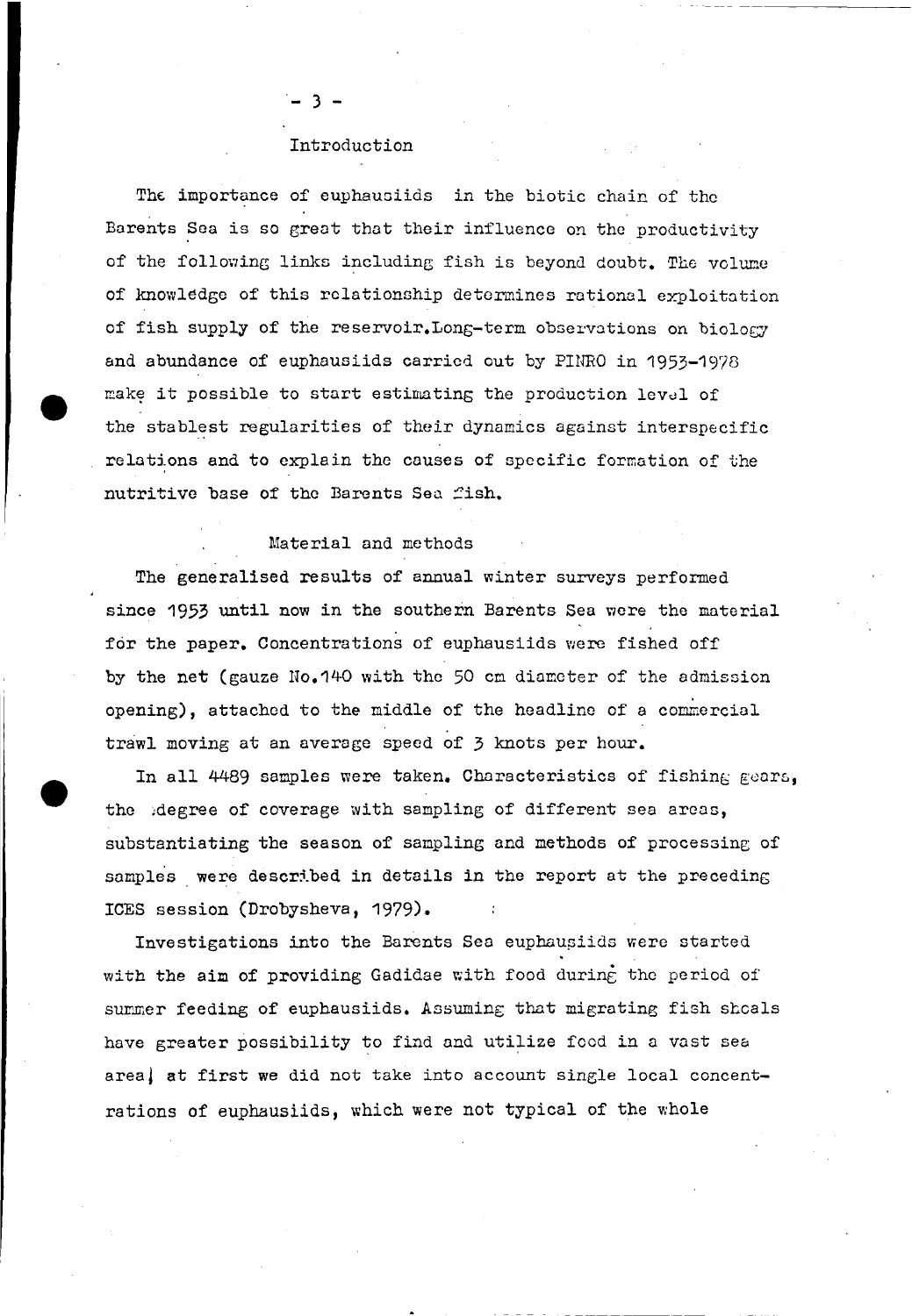surveyed area. The index of state of the nutritive base of iich was calculated as the arithmetic mean of the sum of catches excluding several anomalubsly rich ones - 2-3 samples of 100 annually. The criterion of rightness of such index was its conformity with actual intensity of young fish feeding (Ponomarenko, 1961. 1973). The above-mentioned indices undoubtedly reflect certain fluctuations of euphausiid abundance and this information is presented in the paper (Drobysheva, Soboleva, 1973).

The accumulation of long-term data and an attempt to use trophic links of fish in forecasting necessitated to explain the conditions of formation of the Barents Sea euphausiid stock. More accurate data on abundance dynamics of Crustacea dwelling in the surveyed area were needed. The method of removal of anomalous samples employed earlier was unacceptable for this purpose. That is why the arithmetic maen of all the catches of traml-attached nets per trawling hour is accepted at present for the index of euphausiid abundance which gives an idea of a number of euphauslids in 1000  $m^2$  of water at a speed of trawling of 2.5-3.5 knots. These data were the material for the paper.

# Results of investigations

During the period of 25 years of our investigations (1953-1978) the euphausiid abundance in the southern Barents Sea was on the whole at the level of 100-300 (Table 1, Fig.1), in some years the index fell to 60-80 and rose to 500-900. Usually peaks of abundance fluctuations did not exceed 2-3 fold limits, and only in winter 1975/76 the abundance of euphausiids was 10 tires as high as an average level and amounted to 2216 (unfortunately, there was a mistake in Table 1 of the similar paper in 1979: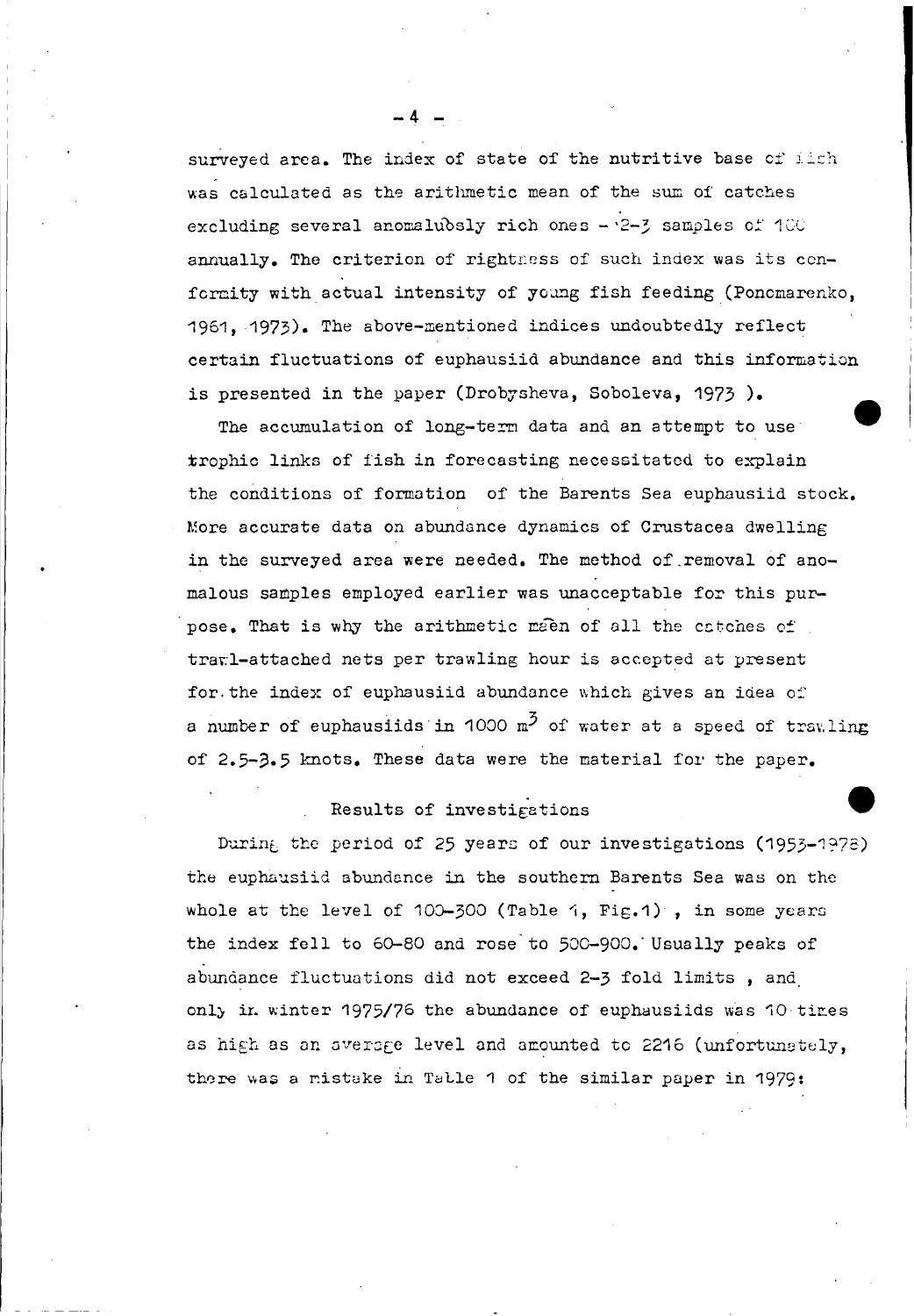the value of 216 was given instead of 2216). This fact testifies to great production capacities of euphausiids and probabilities of a sudden increase of abundance.

5

The mean number of euphausiids during the whole period of investigations was 315, but we consider it more reasonable not to take into account the anomalous 1975 while analysing the dynamics and accept the mean annual level equal to 228.

Short periods of the increase of euphausiid abundance were during the first 2-3 years of every decade, and long periods of decrease included 7-8 years in the middle and at the end of the decade, Thus, after a great increase of abundance in 1953 (it was almost 3 times as high as an average level ), the long poor period came. It was concluded with the increase of 1962 ( twice as high as the average) after which an amount of euphausiids again became below the norm. In 1969 the amount of euphausiid increased and was keeping to the high level during four years, it being 4 times as high as the average norm in 1972. After a short period of decline (1973 and 1974) there came a unique rise in 1975, when the amount of euphausiids was 10 times as high as the mean long-term value, after which it again dropped to the norm. Comparing long-term data we see that the amount of euphausiids in the seventies was greater than in the previous decades, and peaks became more clearly defined and sudden.

Consequently, the increase of total abundance occurred against regular increases of abundance with 10-11 - year duration.

As far as the stock of the Barents Sea euphausiids includes four species different in their zoogeographical nature and origin, their functions in the formation of the stock differ.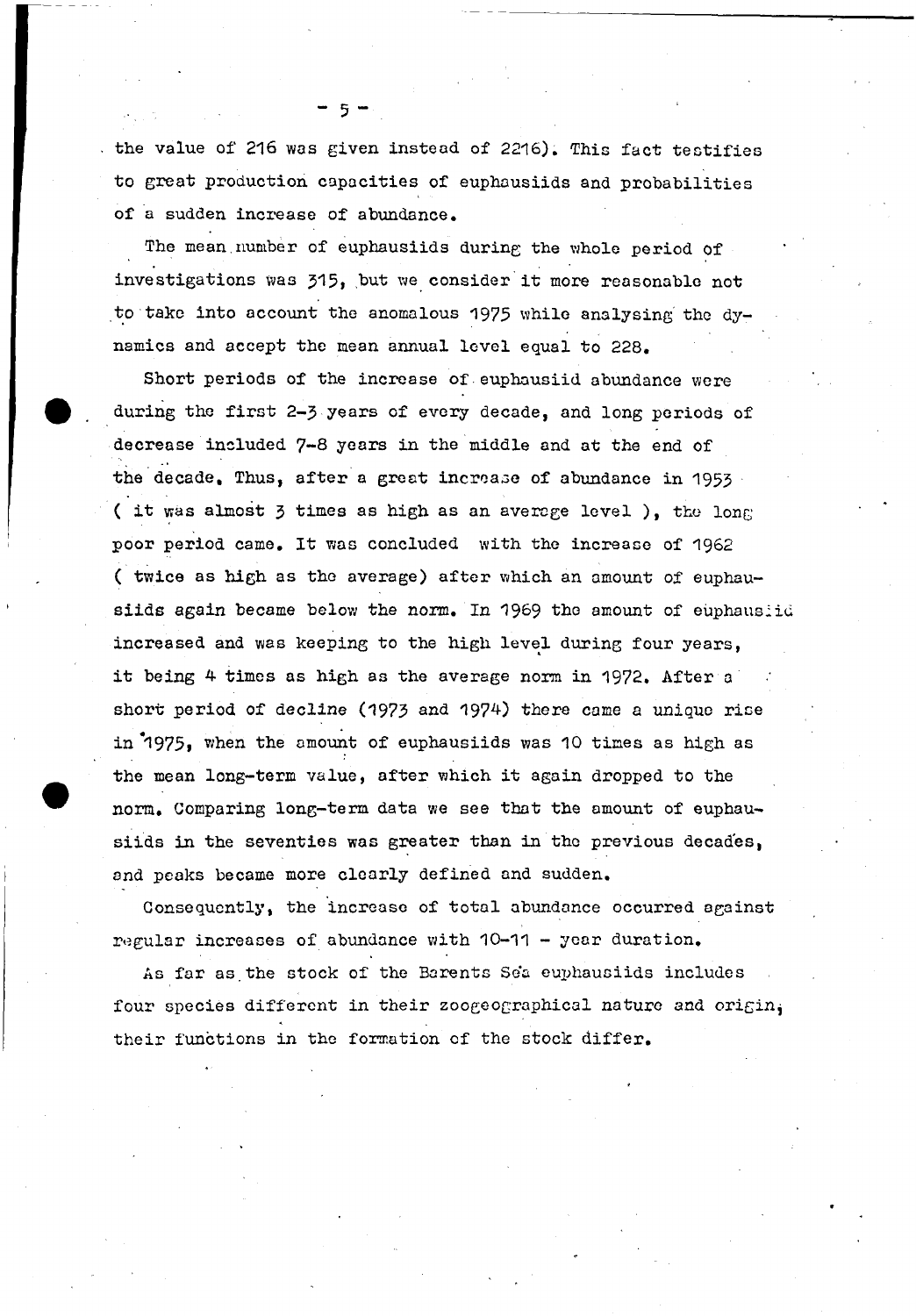During the period of our investigations the arcto-boreal neritic species Thysanoessa inermis and Thysanoessa raschii (45 and 48% of the total amount, respectively) were the most important in the local community, and the boreal neritic Meganictiphanes normegica and arcto-boreal oceanic Thysanoessa longicaudata constituted the insignificant part of the total amount -  $\frac{1}{2}$  and  $4\%$ . The significance of the species was unaffected during our investigations, but the share of each of them has underwent changes - the gradual decline of the share of warm water M, norwegica from 17% in the fifties to 1% in the sixtles - seventies and, correspondingly, the growth of the share of cold water T. raschii from 14 to 48% (Fig. 2, Table 2) occurred. In the seventies this species made up more than a half of the total amount of euphausiids having attained maximum advantage in 1973. The share of cold water species grew in all the areas and they became the universally dominating species.

The long-term fluctuations of T, inermis abundance had the 10-13 year periodicity with a growing amplitude: the amount of euphausiids increased sharply at the beginning of every decade and declined in intermediate years. The mean index of abundance for the period of investigations was equal to 119. The amount of euphausiids became 3-5 times as high as the average norm during the periods of rise, and halved during the periods of falls. The amplitude of abundance fluctuations did not exceed ten-fold values. These fluctuations occurred at the expense of young specimens assessed at the age of 0+. The amount of young euphausiids was varying from 4 to 277, while the amount of older specimens at the age of 1+ was varying from  $4$  to  $91.$ 

The dynamics of T. raschii abundance was quite different. The

 $6.$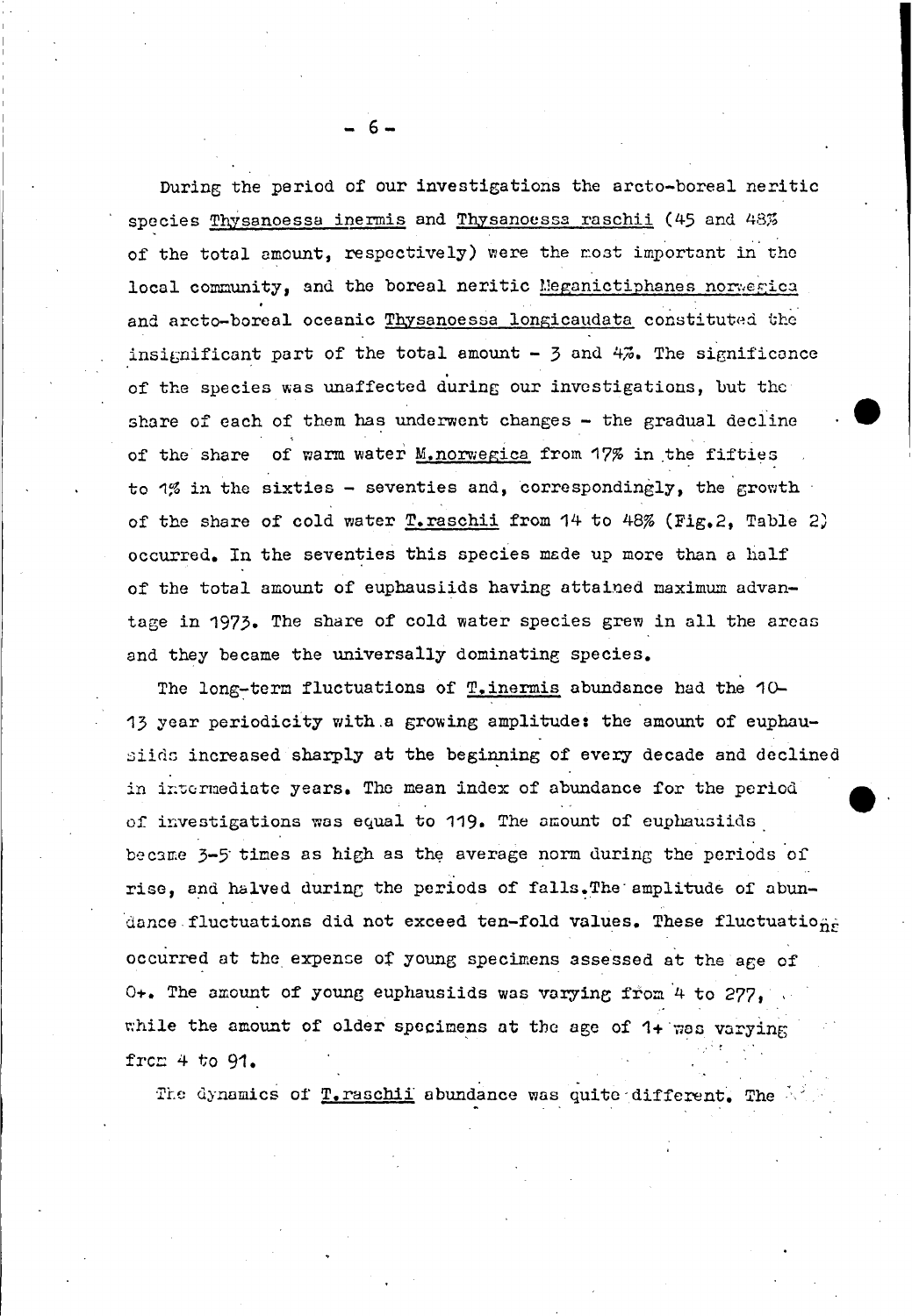periodic fluctuations of this species abundance coincided with those of T. inermis, but the amplitude of fluctuations was snaller and the periods were not so clearly defined. These fluctuations occurred against gradually growing amount of T. raschii. Ecth minimal and maximal levels of abundance had grown by the end of the period of our investigations. As a result, this value did not exceed 14 in the fifites, 38 in the sixties, 370 in the seventics, with a mean annual index of abundance of 154. Fluctuations of T. raschii abundance were determined equally by both age groups.

3

The amount of M. norwegics and T. longicaudata was 20 and 10 times as low as that of the above-mentioned species. The averare amount for the whole period of investigations was equal to 6.5 and 12.0, respectively. The catches of M. norvegica during the period of the fifties - seventies were gradually declining: 14:0'- in 1953-61; 1.3 - in 1964-73. The arount of T.longicaudata was the greatest in the fifties and seventies, and the lowest in the sixties.

As a result, the arcto-boreal Tinermis and Tiraschii were the species determining the level of euphausiid abundance in the southern Barents Sea. Regular fluctuations with the 10-12-year periodicity were characteristic of their abundance. At the same time the growth of cold water T. raschii abundance was observed in these years and this fact conditioned the increase of total abunadnce of euphausiids and determined the possibility of unique increase of 1975.

## Discussion

The analysis of fluctuations of euphausiid abundance in the southern Barents Sea for more than half a century showed that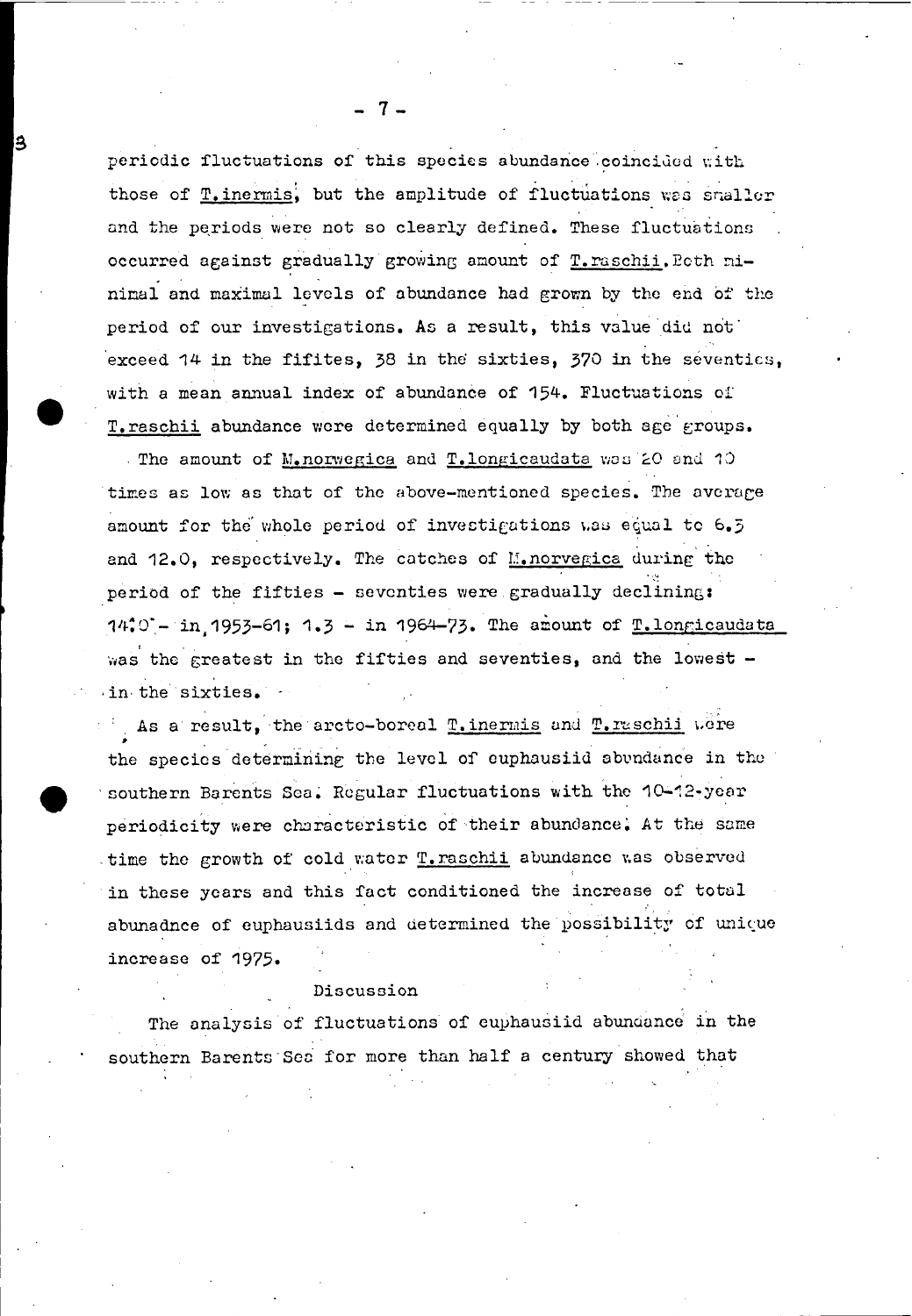the amplitude of summary abundance fluctuations of all species usually does not exceed 2-3-fold values of the norm (the mean long-term amount). The biomass is  $11.4$  g with the norm of 228 specimens'and,the meen weight'of the Barents Sea euphausiids equal to 50-mg.

It may be supposed that weight indices of the community of the Barents Sea euphausiids are determined during the winter survey, because in this period populations of certain species are recruited with grown young fish born in the given year, and predation of mass fish species - cod and capelin - is mihimal. The trawl-attached nets employed by us fish on euphausiids better than other gears, but still have a low catchability ,coefficient. That 1s why the value given here reflects just the portion of actual biomass by which we still can judge of the level of possiblc production of euphausiids.

It is quite evident that the bulk of euphausiid stock was formed at the expense of the arcto-boreal T. inermis and T. raschii species. Their abundance was characterised by simultaneous periodic increases against the main tendency. Gradual cooling of the Barents Sea waters occurred in the fifties-seventies, and growth of cold water T. raschii abundance was observed at the same time.

The lack of significant fluctuations of cuphausiid abundance proves the existing opinion on definite stability of the Arctic community, on availability of compensatory adaptation to  $en$ vironment in arctic species (Zelikman, 1977). In this ease the stability of euphausiid abundance is achieved to a great extent by common dwelling of species of different zoogeographical nature interchanging each other under sharp changes of environ -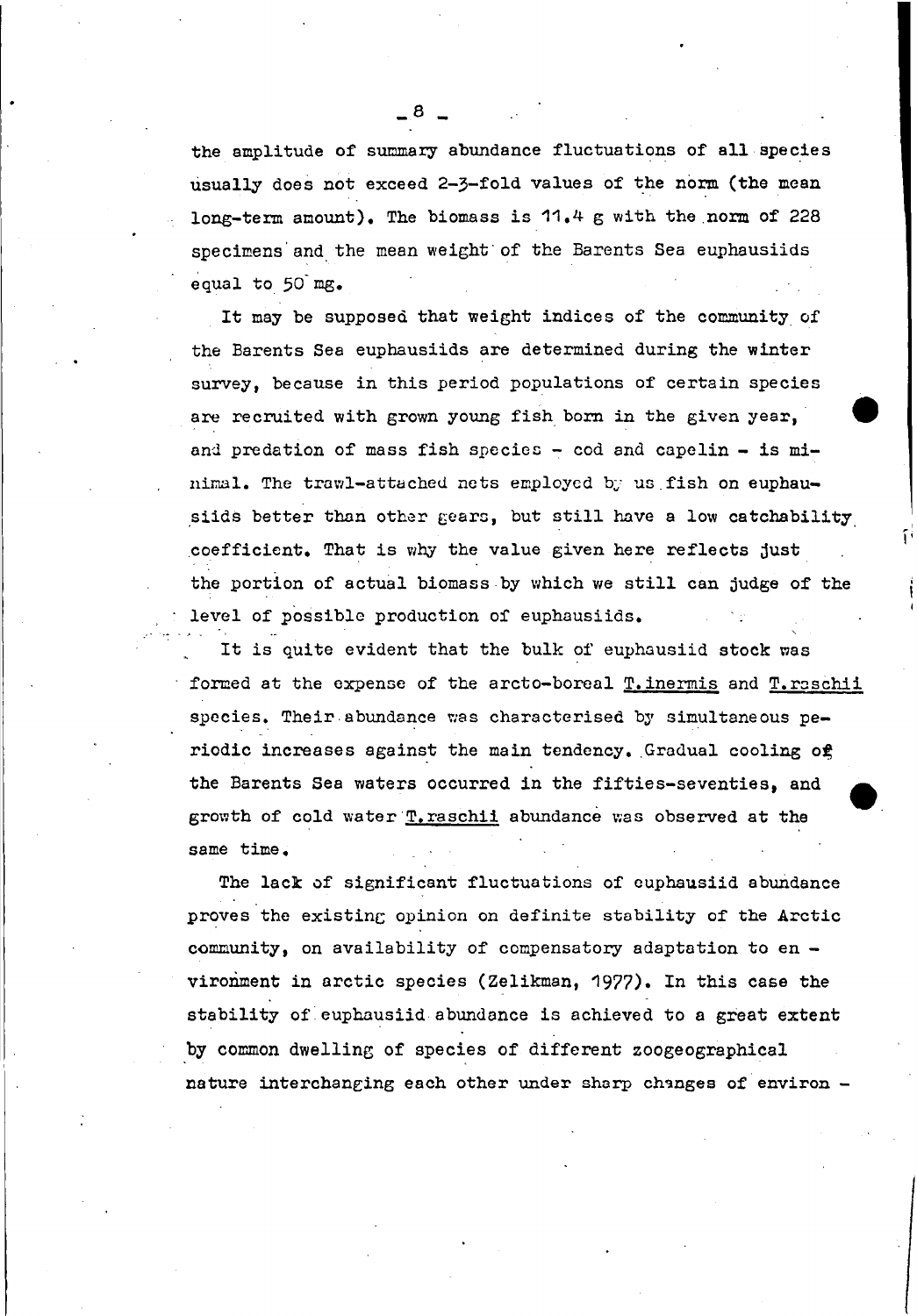ment. It is determined by the fact that the southern Barents Sea is a buffer zone between different water masses - warm Atlantic and cold Arctic. Sharp gradients of environment typical of such areas of the world occan are redoubled here by complicated geomorphological and hydrodynamic characteristics (Latishev, et al., 1978; Tantsura, 1952). Because of this the area of dwelling of the bulk of some species is disconnected: ice-neritic T. raschii are dominating in shallow waters of the eastern part of the sec. more stenothermic T. inermis - in the central and coastal areas of the sea. boreal M. norvegica and oceanic T. longicaudata prevail in the open waters of the south-east. Naturally, the most mixed zoogeographical composition of euphausiid groupings is usually registered in the central and coastal areas of the sea, and this. conditions the most stable amount. Ecologically different species prevail in the south-west and south-east of the sea determining great lability of abundance.

In the period of our observations gradual increase of T. raschii abundance, and, vice versa, disappearance of M.norvegica occurred under conditions of general cooling of the Barents Sca waters (Mukhin, 1975; Bochkov, 1978). The potentialities of the arctoboreal T. raschii proved so high that hiey conditioned an extra ordinary rich stock of the Parents Sea cuphausiids in the seventies. This resulted in a sharp increase of food supply in the eastern areas.

### Conclusions

1. The mean index of euphausiid abundance in the southern Barents Sea for the period of 1953-1978 is equal to 228. Changes of summary abundance were subject to regular fluctuations with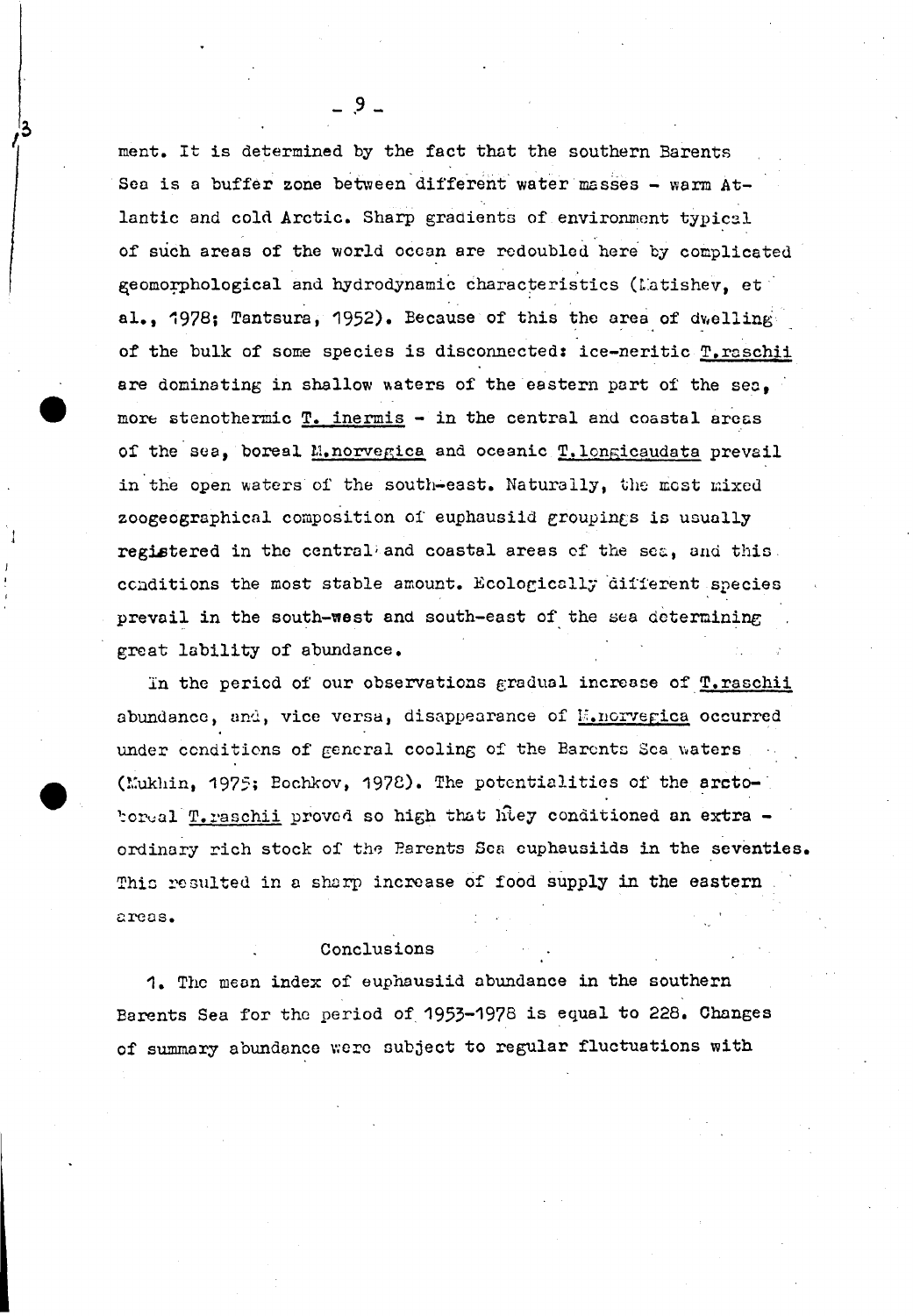the 1o-12-year periodicity end amplitude from 100 to 1000 specimens. The increase of the index to 2216 occurred in 1975.

2. The arcto-boreal neritic species T.inermis and T.raschii, the mean indices of abundance of which were equal to 119.0 and . 154.0 (the indices of boreal neritic M.norvegica and boreal oceanic T.longicaudata did not exceed 6.3 and 12.0), were the most'important for thc formation of the stock of the Barents Sen euphausiids. In the period of our investigations gradual increase cf .thc amount of T.raschii and sharp decrease of the share of  $\text{N.}$  norvegica occurred. Since the middle of the sixties the cold, ~ater species became prevailcnt, and thc warm water one practically disappeared.

3. The abundance dynamics of certain species for the last 25 years was as follows: the amount of T. inermis varied. regularly with the 10-12-year periodicity; the amount of T.raschii was growing steadily having become 27 times as high as the initial abundance by the end of the period of investigations; the amount of M.norvegica, on the contrary, decreased, Fluctuations, of T. raschii abundance on the one hand, and M. norvegica, on the other hand, are antiphase and clearly connected with the change of the thermal level of waters. Owing to this the steadiest stock of euphausiids was kept in the coastal and central areas, where T. inermis wcre of great importance, and the greatest changes in composition and, consequently, in abundance, occurred in the western and eastern areas.

**-IO -**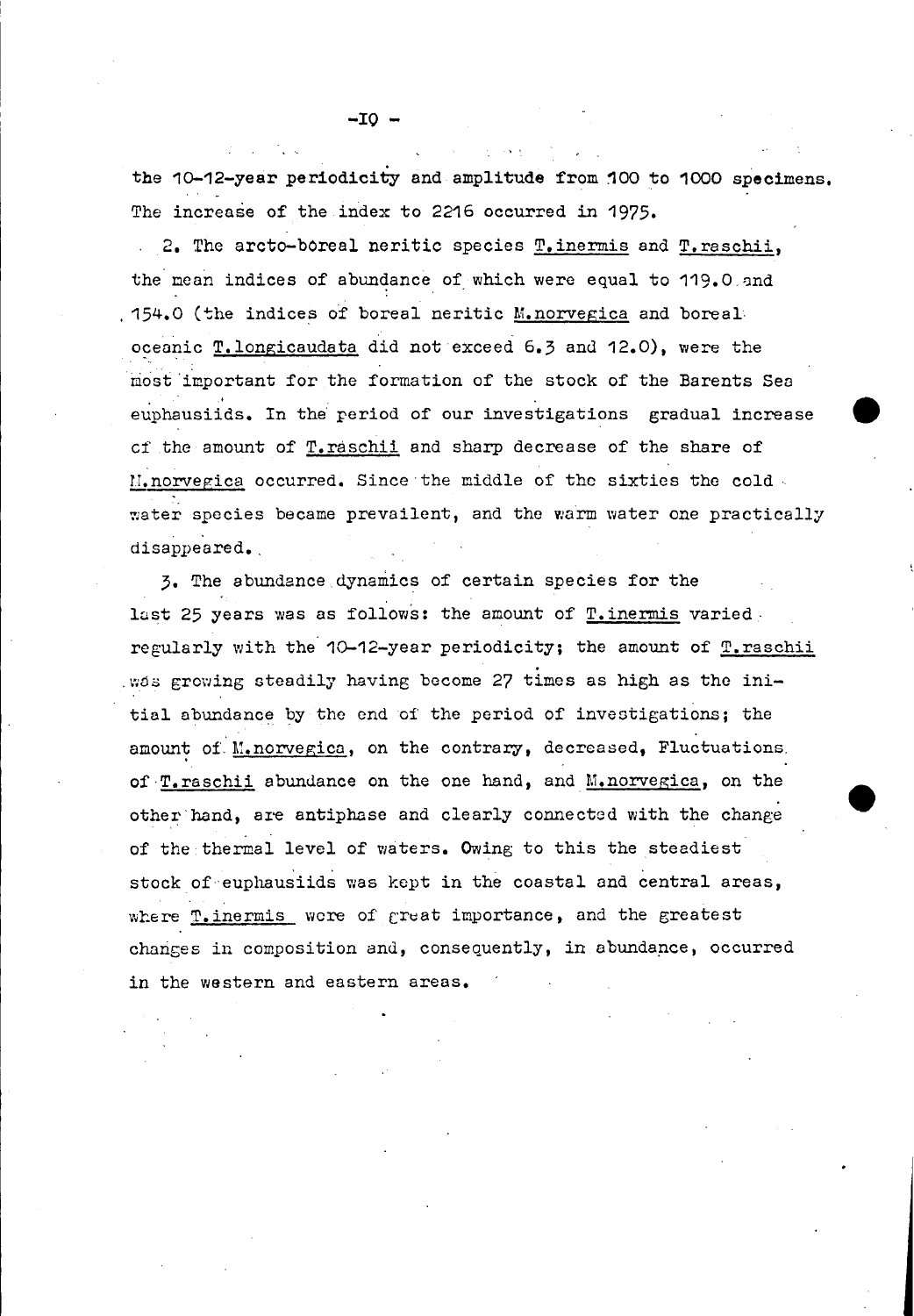|  | Table |  |
|--|-------|--|
|  |       |  |

Yearly fluctuations of a number of euphausiids in the southern Earents Sea (average number in  $1000 \times^3$ ).

| Year<br>$(TI-TX)$ | T.iner-<br>mis |                | T.raschii : T.longicau- M.norve-<br>data | gica | Avoisige        |
|-------------------|----------------|----------------|------------------------------------------|------|-----------------|
| 1952/53           | I22            | 3              | I,0                                      | 45,5 | <b>I68</b>      |
| 1953/54           | 282            | IJ             | 3,0                                      | 2,0  | <b>615</b>      |
| 1954/55           | 83             | 7              | 24,0                                     | 9,7  | II <sub>3</sub> |
| 1955/56           | 72             | 6              | 7,0                                      | I4,5 | I95             |
| 1956/57           | 34             | I8             | 0, I                                     | 13,9 | II <sub>5</sub> |
| 1957/58           | 29             | 38             | 7,0                                      | I7,3 | 76              |
| I958/59           |                |                |                                          |      | 63              |
| 1959/60           | 70             | 45             | 0,6                                      | 0,6  | I83             |
| I960/6I           | 57             | 6              | I0,0                                     | I,2  | 83              |
| I96I/62           | II6            | I0             | 6,0                                      | 2I,8 | <b>I46</b>      |
| I962/63           | 55I            | I45            | 2,0                                      | 0    | 499             |
| I963/64           |                |                |                                          |      |                 |
| I964/65           | 45             | 69             | 3,0                                      | 2,2  | I28             |
| I965/66           | 22             | 22             | 0,5                                      | 2,0  | 87              |
| I966/67           | 44             | <b>I6</b>      | 3,0                                      | I,6  | I79             |
| 1967/68           | 53             | I <sub>5</sub> | .2,0                                     | I,3  | III             |
| I968/69           | 60             | I <sub>6</sub> | 4,0                                      | 0, I | II <sub>2</sub> |
| 1969/70           | 43             | 96             | 10,0                                     | 3,2  | 322             |
| I970/7I           | 48             | 32             | II,0                                     | 0,4  | 334             |
| I97I/72           | 20             | 49             | 15,0                                     | 0,2  | 248             |
| I972/73           | I56            | I09I           | 13,0                                     | 0, 2 | 952             |
| 1973/74           | 73             | I64            | I5,0                                     | 0,1  | 24I             |
| 1974/75           | <b>I33</b>     | I44            | II,0                                     | I,2  | I49             |
| 1975/76           | 570            | <b>I230</b>    | 10,0                                     | 0,4  | 2216            |
| 1976/77           | 69             | <b>I58</b>     | 18,0                                     | 0, I | 23I             |
| I977/78           | I79            | 213            | 8,0                                      | 0    | 400             |
| I978/79           | 32             | 95             | 8,0                                      | 0    | I35             |

 $II -$ 

3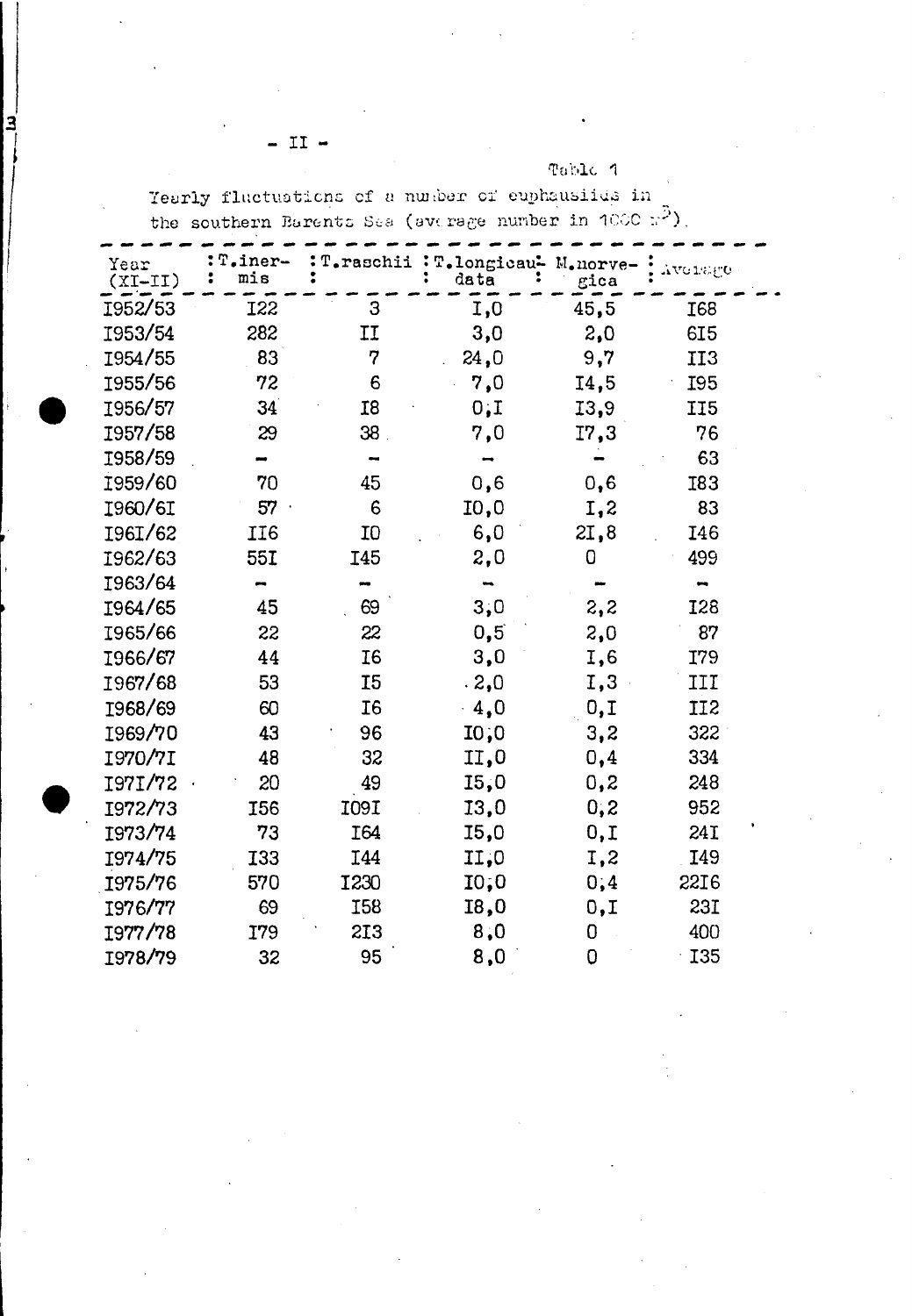Table 2

Correlation of mass species of euphausiids in the southern Barents Sea (in  $%$ )

| Year<br>/XI-II/ | T.inermis | T.raschii        | : M. norwegica          | T.longi-<br>caudata |
|-----------------|-----------|------------------|-------------------------|---------------------|
| 1952/53         | 7I        | $\boldsymbol{z}$ | 26                      | I                   |
| 54              | 95        | 3                | I                       | I                   |
| 55              | 67        | $6\phantom{1}6$  | $\cdot$ 8               | I9                  |
| 56              | 72        | 6                | I <sub>5</sub>          | 7                   |
| 57              | 52        | 27               | 2I                      | $\mathbf 0$         |
| 58              | 32        | 42               | £5                      | 7                   |
| 59              |           |                  |                         |                     |
| 1959/60         | 58        | 37               | $\cdot \mathbf{I}$      | 4                   |
| 6I              | 77        | 8                | $\boldsymbol{z}$        | <b>I3</b>           |
| 62              | 75        | 7                | I <sub>4</sub>          | 4                   |
| 63              | 79        | 2I               | $\mathbf 0$ .           | I                   |
| 1963/64         |           |                  |                         |                     |
| 65              | 37        | 58               | $\boldsymbol{z}$        | 3                   |
| 66              | 47        | 48               | 4                       | I                   |
| 67              | 68        | 25               | 3                       | 4                   |
| 68              | 75        | 2I               | I                       | 3                   |
| 69              | 75        | 20               | $\overline{0}$          | 5                   |
| 70              | 28        | 63               | $\overline{\mathbf{c}}$ | $\boldsymbol{7}$    |
| 71              | 52        | 35               | I                       | I <sub>2</sub>      |
| 72              | 24        | 58               | $\mathbf 0$             | I8                  |
| 73              | <b>I3</b> | 86               | 0                       | $\mathbf I$         |
| 74              | 29        | 65               | 0                       | 6                   |
| 75              | 46        | 50               | 0                       | $\dot{4}$           |
| 76              | 30        | 64               | $\overline{O}$          | 6                   |
| 77              | 28        | 65               | $\overline{0}$          | 7                   |
| 1977/78         | 45        | 53               | $\overline{0}$          | $\boldsymbol{z}$    |
| 79              | 23        | 70 <sup>1</sup>  | $\bf{0}$                | 7                   |
| Average annual  | 45        | 48               | 3                       | $\overline{4}$      |

 $\overline{\phantom{0}}$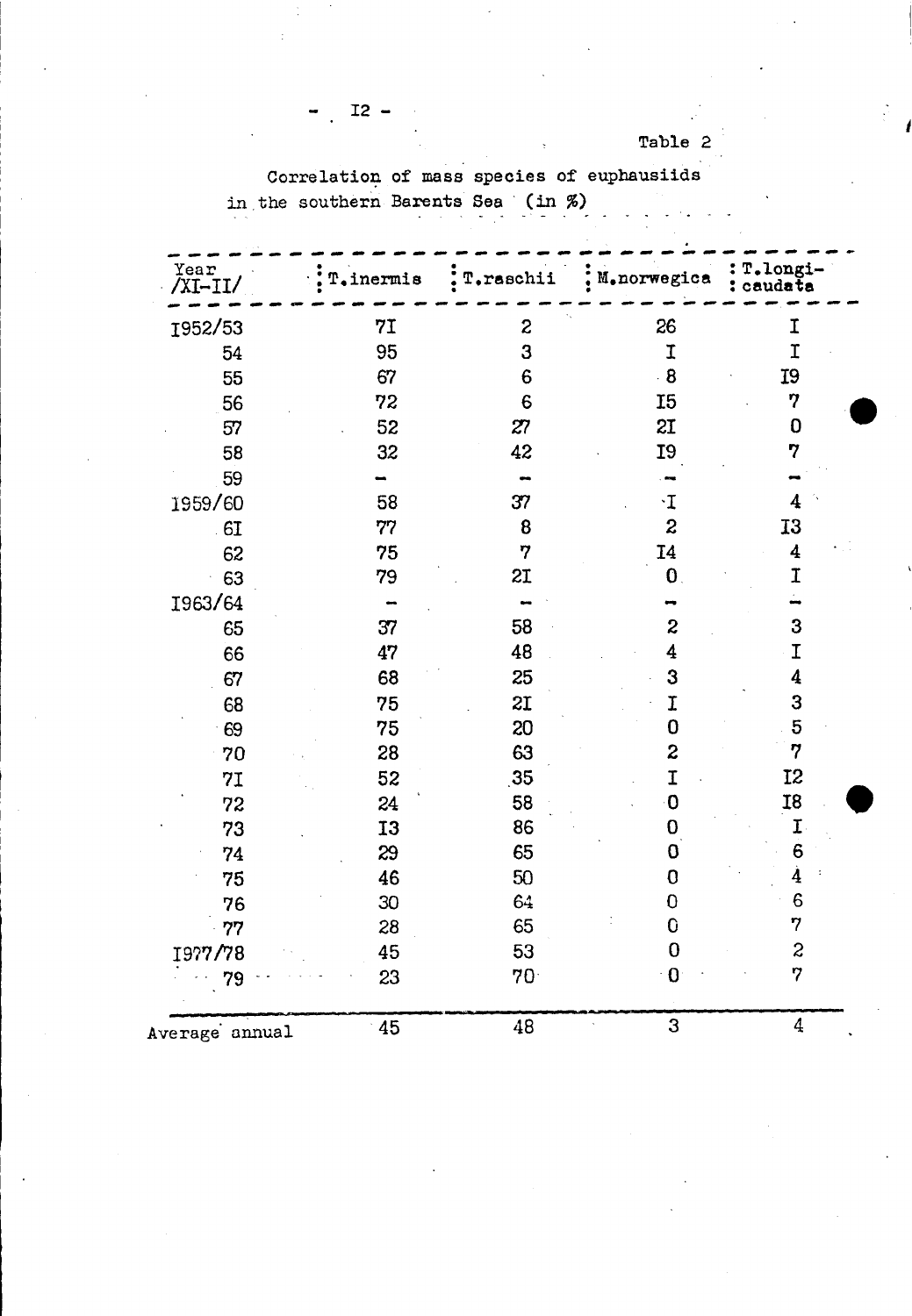References

- 13 -

Rochlov Yu.A., Solonitsyna L.R.1978. Conjugation of temperature fluctuations of water masses of the Barents and Norwegian seas. Trudy PINRO, vyp.XL, pp. 85-90.

Drobysheva S.S., Soboleva M.S. 1973. The abundance of the Barents Sea Euphausiids in 1954-1972. ICES C.M., vol.7,

L:5, 7pp., ref.: p.3.

Drobysheva S.S. Distribution of the Barents Sea euphausiids

(Euphasiacea). ICES. C.M. L:8, 18 pp. ref. p.7. Matishov G.G., Rvachev V.D., Kasabov R.V., Vanykhin L.I. 1978. The main features of bottom geomorphology and

sedimentary materials of the south-eastern Barents Sea. Trudy PINRO, vyp.XL, pp.5-13.

- Mukhin A.I.1975. Thermal conditions of the southern Barents Sea waters in 1948-1973. Trudy PINRO, vyp. XXXY, pp. 71-82.
- Ponomarenko I.Ya, 1961. On probable influence of young cod feeding on their abundance. Trudy soveshchaniya po dinamike chislennosti ryb, vyp. 13, pp.301-306.
- Ponomarenko I.Ya.1973. The influence of food and temperature conditions on survival of the Barents sea young cod. Trudy PINRO, vyp. XXXIV, pp. 210-222.
- Tantsura A.I. 1959. About the currents in the Barents Sea. Trudy PINRO, vyp.XI, pp.35-54.
- Zelokman E.A. 1977. Communities of the Arctic pelagial. In:"Okeanologiya. Biclogiya okeana. Biologicheskaya produktivnost okeana", vol.2, pp.43-55.

Zelikman E.A., Lukashevich I.P., Degtyareva A.A., Drobysheva S.S. Abundance fluctuations of spawned eggs in the

Barents Sea Thysancessa inermis Kr. and T. raschii (M.Sars)

(Crustacea). Okeanologiya. (in press).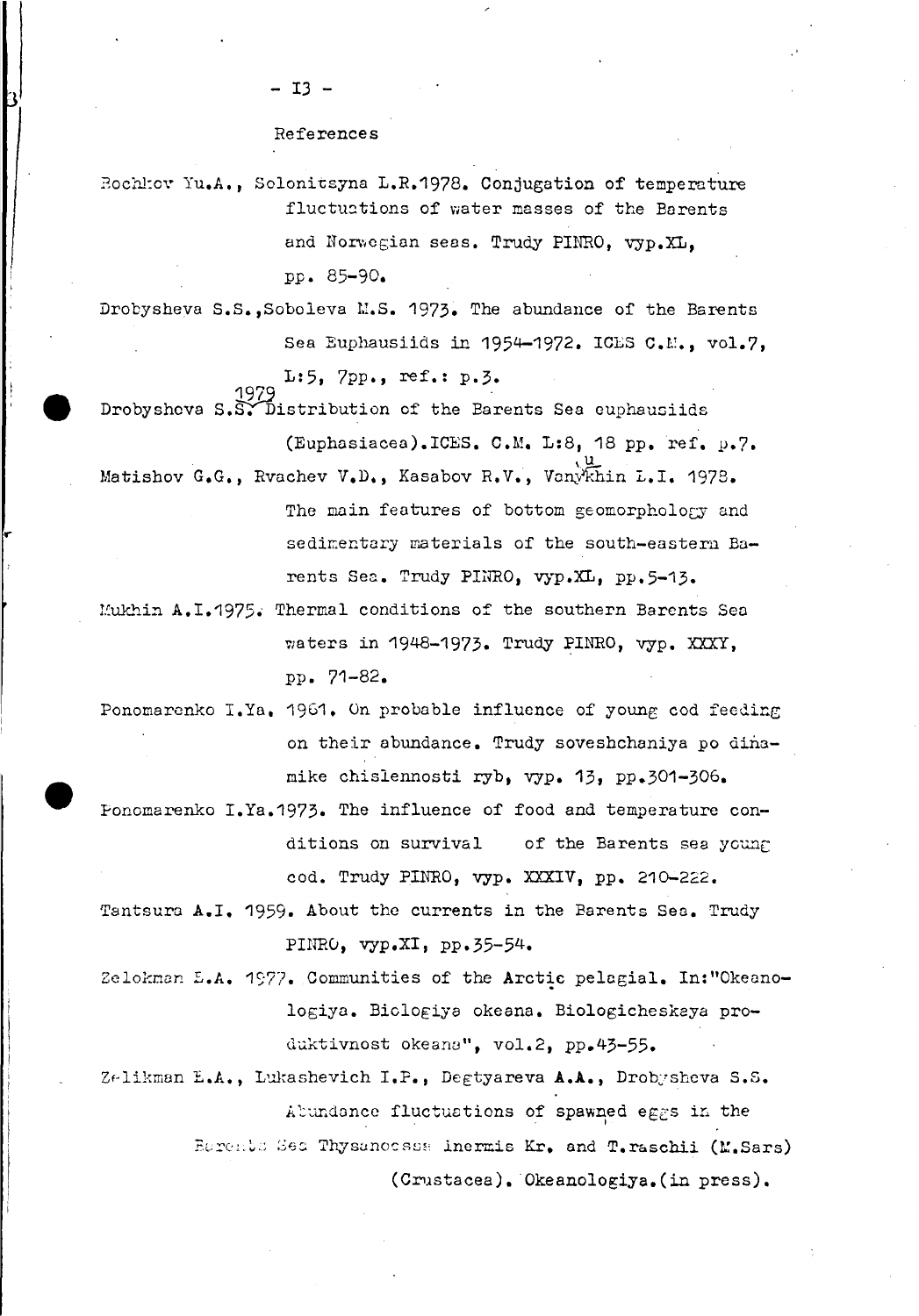Headings for Figures

to the paper by S.S.Drobysheva

"Long-term fluctuations of abundance indices of the Barents Sea euphausiids (Crustacea: Euphausiacea) according to the data

from the autumn-winter survey"

Fig.1. The long-term dynamics of indices of euphausiid summary abundance in the southern Barents Sea (1), of local T. inermis and T. raschii abundance (II) and transported M. norvegica and T.longicaudata (III).